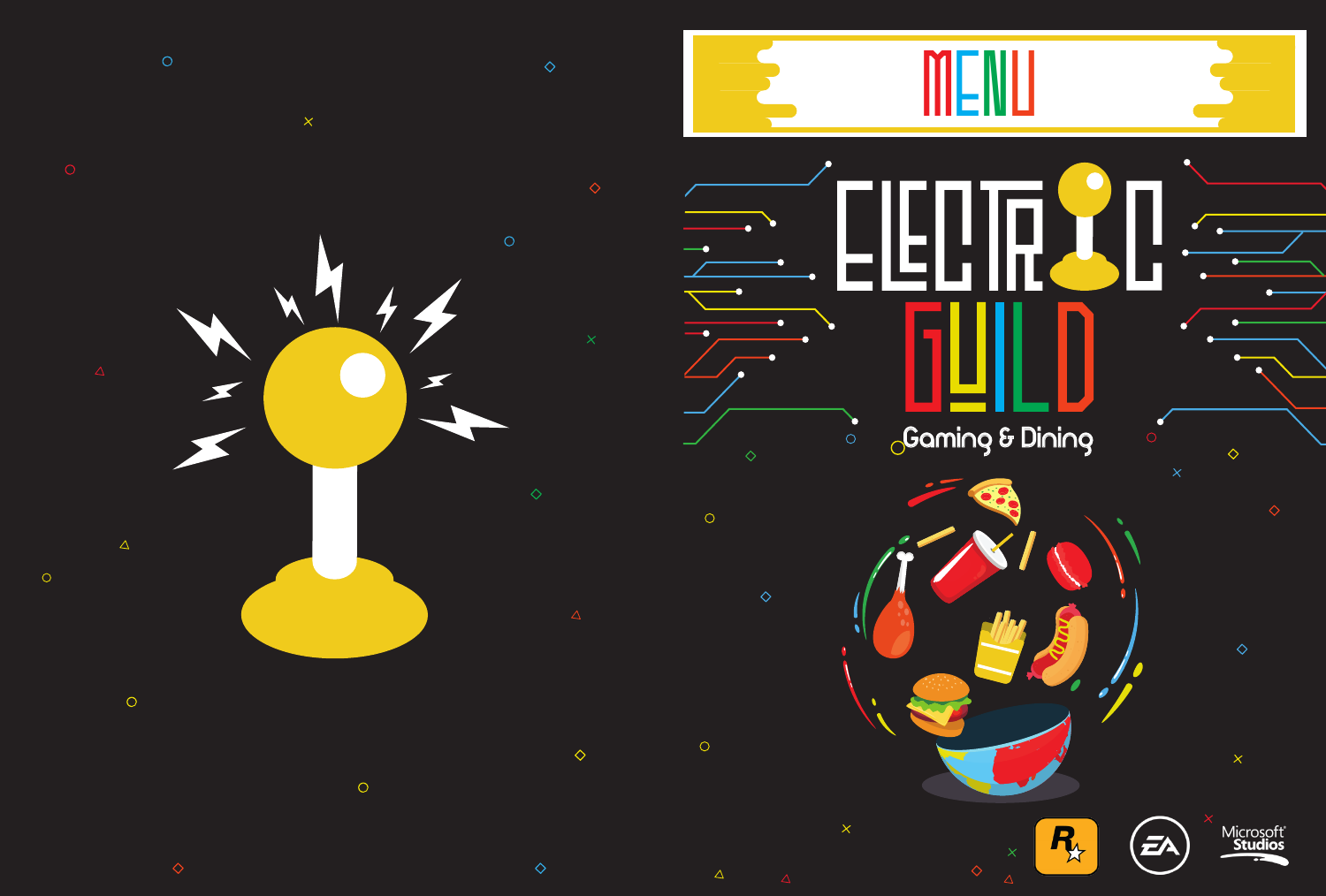

#### **Ultra Wonton Nachos**

Ginger sesame chicken sausage tossed in Sriracha honey soy glaze with roasted Asian slaw and drizzled with house - made ginger lime creme on

wonton nachos. \$9.99

# **Elasticity Pepperoni**

Baked Bavarion pretzel pieces topped with mozzerella, pepperoni and

Parmesan with a rustic marinara dipping sauce. \$9.99

#### **Power Prawn Tacos**

Tempura prawn, jalapeno salsa, avocado & secret, in - house pickled red onions, Cotija cheese, and house- made Aji Amarillo creme in two hard shell corn tortillas. \$6.99

#### **Level Five Cheese Fondue**

Asiage crusted Ciabatto bread chunks, toasted and smothered in cheese

sause and topped with shredded Parmesan. \$ 7.99

## **Buffalo Wings**

(REGULAR OR BONELESS) Eight wings with Ranch or Bleu Cheese dressing. Regular \$9.99 or Boneless \$7.99. Add french fries \$3.99

#### **Guard Dogs**

All- beef franks baked in pretzel dough served with smoky sweet - heat dipped sauce. \$7.99



# **Donkey Kong's Burgers & Wings**

Five smashed sliders and Buffalo wings. \$9.99 (Five player)

## **Big Boss Platter**

Four burger, two raging spicy chicken burger, three pulled pork sliders fries

and onion rings. \$10.99 (Five - six player)

# **Sucide Squad Combo**

Four Philly sliders, two cono chicken bites, grilled cheese tactis, chip & salsa, and fries. \$10.99 (Four player)

#### **Smased Smokehouse**

Four smashed sliders and pork ribs slow - cooked and basted in honey bourbon BBO sauce. \$ 10.99 (Four player)

All burger and sandwiched come with your choice of fries or season salad. Sub for casear salad or garlic fries is level up to \$1. Power up to Yam fries and onion ring is \$3.

 Please inform your server of any allergies or dietary requirements. Thank you!

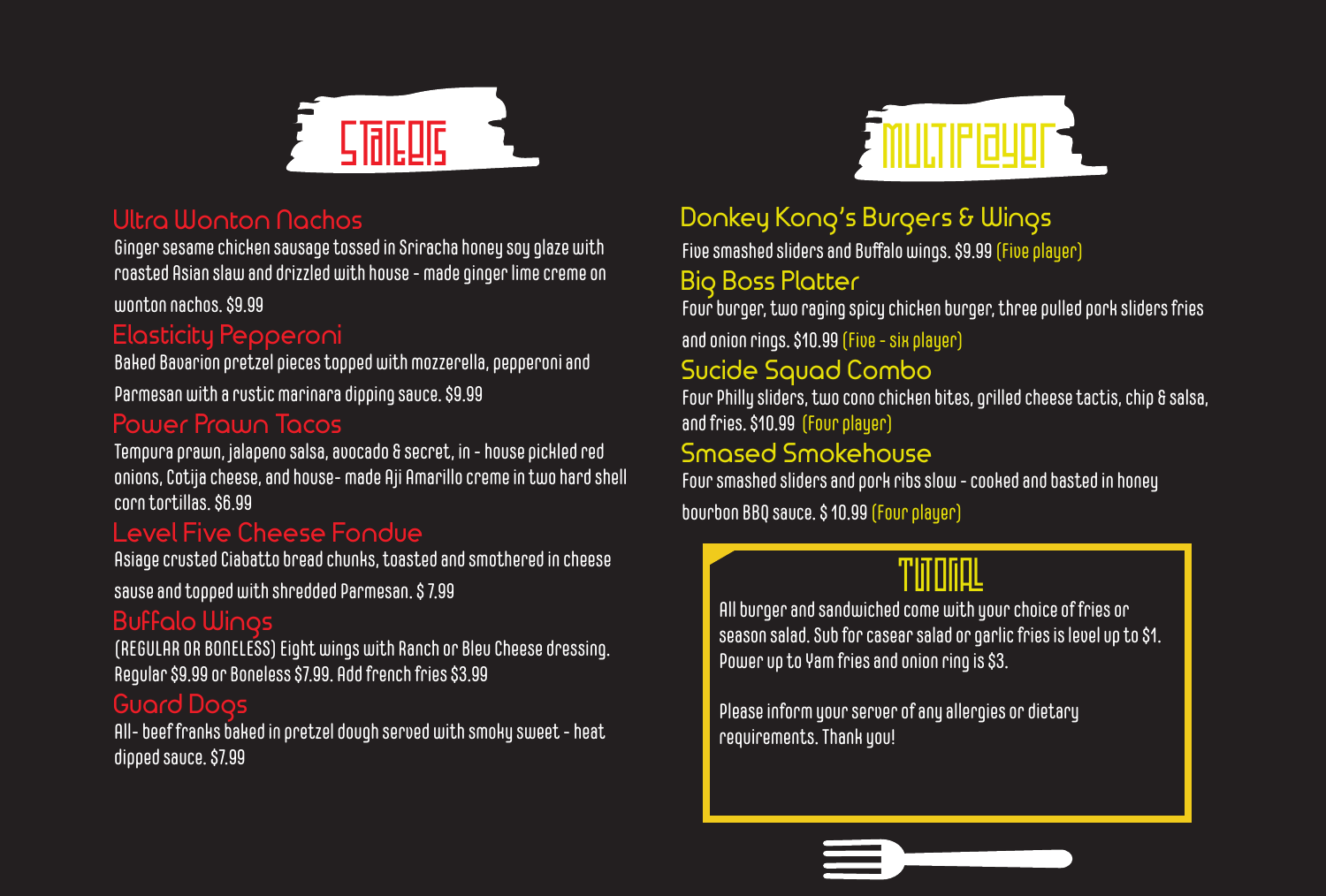

## **Poison Ivy's Garden Salad**

Fresh greens and grape tomatoes, topped with Manchego \$ cheddar

cheese. \$9.99

## **Grilled Attacks**

Baby kale, arugule and romaine, tossed in Roasted Garlic Caesar with a grilled Atlantic salmon, shredded Parmesan, fresh tomatoes & basil, and a giant

Parmesan crisp baked fresh in-house. \$9.99

#### **Breakfast Monsters**

Crisy chicken, smoky sweet-heat sauce and applewood smoked bacon on mini Belgian waffles served with seasoned fries and a side of maple survo. \$9.99

## **Philly the Hero**

Shaved steak on warm hoagie roll topped with chesse and served with french

fries. Available with grilled onions, mushrooms or green bell peppers. \$9.99

## **Super Saiyan**

Weighing in at over 1 LB. Yellow & white American cheese, lettuce, tomato, onions, pickles, house-made garlic aioli, and Electric Guild's house sause. \$9.99

## **Pergeus' burger**

Topped with hand-breaded Buffalo chicken tenders, bleu cheese, frazzled onions and celery served with seasoned fries. \$9.99



## **Heavenly Linguine**

Linguine tossed with rustic marinara, fresh grape tomatoes, basil, extra

virgin olive oil and garlic. \$9.99

#### **Salmon Apocalypse**

Atlantic salmon grilled with Louisiana spices and peppercorn garlic butter.

Served with garlic green bean, and jasmine rice. \$9.99

#### **Old Magicfingers**

Hand- breaded, crispy chicken tenders served with french fries and Electric Guild's original chipotle honey sauce . \$9.99

#### **The Ultra Instinct Mac & Cheese**

Fire - grilled chicken breast and applewood smoked bacon, tossed with cavatappi pasta and creamy aged sharp cheddar cheese sauce . Topped with a toasted garlic breadcrumb crust. \$9.99



#### **Cheeseburger**

Ground beef burger served on a toasted bun with American cheese, lettuce, tomato, and pickles. \$6.99